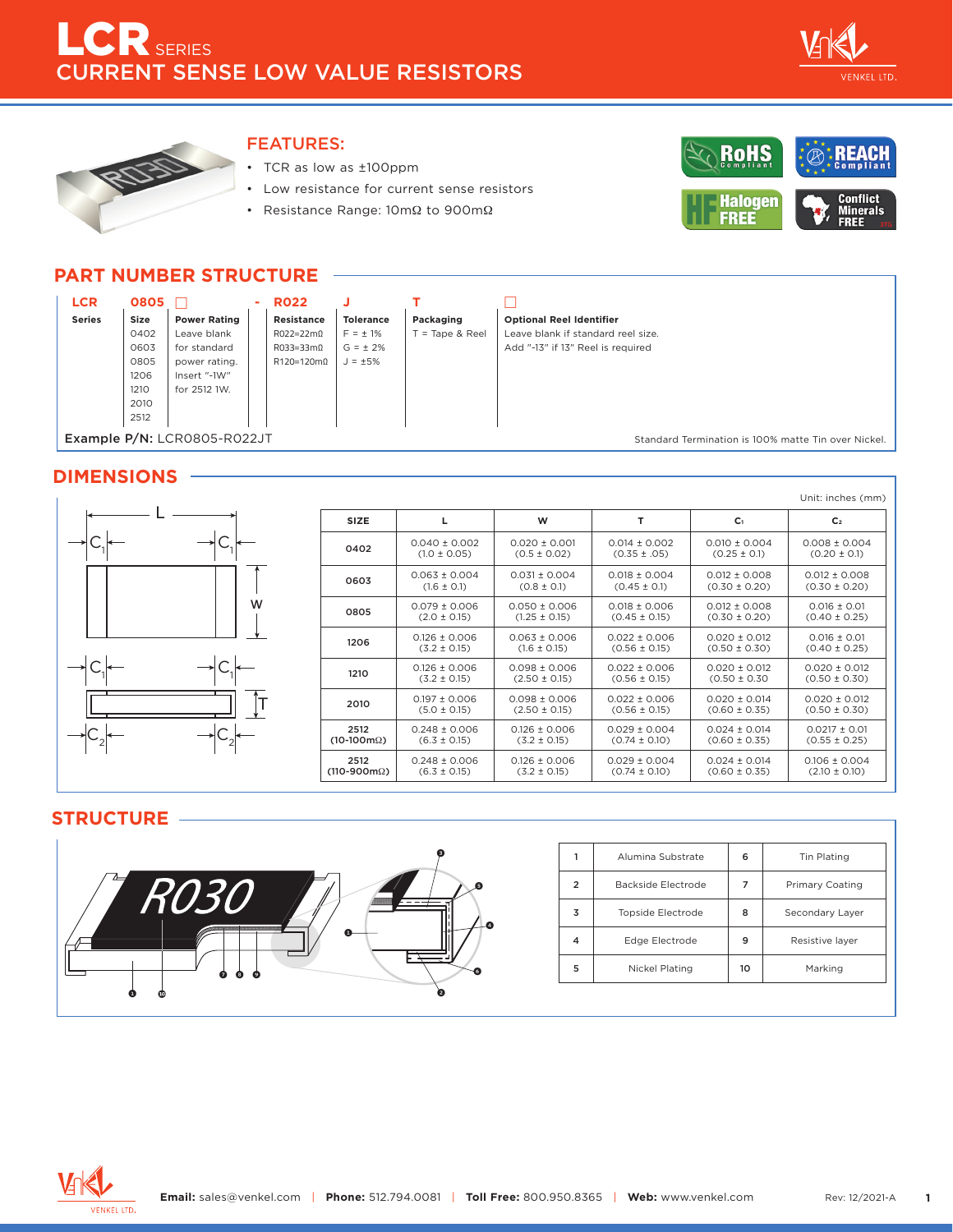# **ELECTRICAL SPECIFICATION & RANGE**

|                  | <b>SIZE</b>                                  | 0402                                   | 0603                                   | 0805                                        | 1206                                        | 1210                                        | 2010                                        | 2512                                   | 2512                                        |
|------------------|----------------------------------------------|----------------------------------------|----------------------------------------|---------------------------------------------|---------------------------------------------|---------------------------------------------|---------------------------------------------|----------------------------------------|---------------------------------------------|
|                  | <b>Power Rating</b><br>at 70°C (W)           | 0.125W (1/8W)                          | 0.125W (1/8W)                          | 0.25W(1/4W)                                 | 0.50W (1/2W)                                | 0.75W(3/4W)                                 | 1W                                          | 1W                                     | 2W                                          |
|                  | Max. Working<br>Voltage                      | $VPR$ or $50V$<br>whichever<br>is less | $VPR$ or $50V$<br>whichever<br>is less | $\sqrt{PR}$ or 150V<br>whichever<br>is less | $\sqrt{PR}$ or 200V<br>whichever<br>is less | $\sqrt{PR}$ or 200V<br>whichever<br>is less | $\sqrt{PR}$ or 200V<br>whichever<br>is less | VPR or 200V<br>whichever<br>is less    | $\sqrt{PR}$ or 200V<br>whichever<br>is less |
|                  | <b>Dielectric</b><br>Withstanding<br>Voltage | 100V                                   | 100V                                   | 500V                                        | 500V                                        | 500V                                        | 500V                                        | 500V                                   | 500V                                        |
|                  | <b>Rated Current</b><br>Range (A)            | $0.360A - 1.58A$                       | $0.360A - 2.50A$                       | $0.50A - 3.53A$                             | $0.71A - 7.07A$                             | $0.91A - 8.66A$                             | $0.87A - 8.66A$                             | $1.05A - 10A$                          | 1.49A - 14.14A                              |
|                  | Operating<br>Temp. Range                     | $-55^{\circ}$ C<br>to $+155^{\circ}$ C | $-55^{\circ}$ C<br>to $+155^{\circ}$ C | $-55^{\circ}$ C<br>to $+155^{\circ}$ C      | $-55^{\circ}$ C<br>to $+155^{\circ}$ C      | $-55^{\circ}$ C<br>to $+155^{\circ}$ C      | $-55^{\circ}$ C<br>to $+155^{\circ}$ C      | $-55^{\circ}$ C<br>to $+155^{\circ}$ C | $-55^{\circ}$ C<br>to $+155^{\circ}$ C      |
| <b>Tolerance</b> | <b>TCR</b>                                   | Resistance<br>Range                    | Resistance<br>Range                    | Resistance<br>Range                         | Resistance<br>Range                         | Resistance<br>Range                         | Resistance<br>Range                         | Resistance<br>Range                    | Resistance<br>Range                         |
|                  | $±100$ ppm                                   | $511 - 900 \text{m}\Omega$             | $511 - 900 \text{m}\Omega$             | $511 - 900 \text{m}\Omega$                  | $511 - 900 \text{m}\Omega$                  | $500 - 900 \text{m}\Omega$                  | $511 - 900 \text{m}\Omega$                  | $511 - 900 \text{m}\Omega$             | $511 - 900 \text{m}\Omega$                  |
|                  | $±200$ ppm                                   | $102 - 500 \text{m}\Omega$             | $102 - 500 \text{m}\Omega$             | $102 - 500 \text{m}\Omega$                  | $51 - 500 \text{m}\Omega$                   | $50 - 470 \text{m}\Omega$                   | $51 - 500 \text{m}\Omega$                   | $51 - 500 \text{m}\Omega$              | $51 - 500 \text{m}\Omega$                   |
| $±1%$ (F)        | $±300$ ppm                                   | $51 - 100 \text{m}\Omega$              | $51 - 100 \text{m}\Omega$              | $51 - 100 \text{m}\Omega$                   | $21 - 50 \text{m}\Omega$                    | $21 - 50 \text{m}\Omega$                    | $21 - 50 \text{m}\Omega$                    | $21 - 50 \text{m}\Omega$               | $21 - 50 \text{m}\Omega$                    |
|                  | $±450$ ppm                                   | $\sim$                                 | $20 - 50 \text{m}\Omega$               | $20 - 50 \text{m}\Omega$                    | $10 - 20 \text{m}\Omega$                    | $10 - 20 \text{m}\Omega$                    | $10 - 20 \text{m}\Omega$                    | $10 - 20 \text{m}\Omega$               | $10 - 20 \text{m}\Omega$                    |
|                  | $±100$ ppm                                   | $511 - 900 \text{m}\Omega$             | $511 - 900 \text{m}\Omega$             | $511 - 900 \text{m}\Omega$                  | $511 - 900 \text{m}\Omega$                  | $500 - 900 \text{m}\Omega$                  | $511 - 900 \text{m}\Omega$                  | $511 - 900 \text{m}\Omega$             | $511 - 900 \text{m}\Omega$                  |
| $±2%$ (G)        | $±200$ ppm                                   | $102 - 500 \text{m}\Omega$             | $102 - 500 \text{m}\Omega$             | $102 - 500 \text{m}\Omega$                  | $51 - 500 \text{m}\Omega$                   | $50 - 470 \text{m}\Omega$                   | $51 - 500 \text{m}\Omega$                   | $51 - 500 \text{m}\Omega$              | $51 - 500 \text{m}\Omega$                   |
|                  | $±300$ ppm                                   | $51 - 100 \text{m}\Omega$              | $51 - 100 \text{m}\Omega$              | $51 - 100 \text{m}\Omega$                   | $21 - 50 \text{m}\Omega$                    | $21 - 50 \text{m}\Omega$                    | $21 - 50 \text{m}\Omega$                    | $21 - 50 \text{m}\Omega$               | $21 - 50 \text{m}\Omega$                    |
|                  | $±450$ ppm                                   |                                        | $20 - 50 \text{m}\Omega$               | $20 - 50 \text{m}\Omega$                    | $10 - 20 \text{m}\Omega$                    | $10 - 20 \text{m}\Omega$                    | $10 - 20 \text{m}\Omega$                    | $10 - 20 \text{m}\Omega$               | $10 - 20 \text{m}\Omega$                    |
|                  | $±100$ ppm                                   | $511 - 900 \text{m}\Omega$             | $511 - 900 \text{m}\Omega$             | $511 - 900 \text{m}\Omega$                  | $511 - 900 \text{m}\Omega$                  | $500 - 900 \text{m}\Omega$                  | $511 - 900 \text{m}\Omega$                  | $511 - 900 \text{m}\Omega$             | $511 - 900 \text{m}\Omega$                  |
| ±5% (J)          | $±200$ ppm                                   | $102 - 500 \text{m}\Omega$             | $102 - 500 \text{m}\Omega$             | $102 - 500 \text{m}\Omega$                  | $51 - 500 \text{m}\Omega$                   | $50 - 470 \text{m}\Omega$                   | $51 - 500 \text{m}\Omega$                   | $51 - 500 \text{m}\Omega$              | $51 - 500 \text{m}\Omega$                   |
|                  | $±300$ ppm                                   | $51 - 100 \text{m}\Omega$              | $51 - 100 \text{m}\Omega$              | $51 - 100 \text{m}\Omega$                   | $21 - 50 \text{m}\Omega$                    | $21 - 50 \text{m}\Omega$                    | $21 - 50 \text{m}\Omega$                    | $21 - 50 \text{m}\Omega$               | $21 - 50 \text{m}\Omega$                    |
|                  | $±450$ ppm                                   |                                        | $20 - 50 \text{m}\Omega$               | $20 - 50 \text{m}\Omega$                    | $10 - 20 \text{m}\Omega$                    | $10 - 20 \text{m}\Omega$                    | $10 - 20 \text{m}\Omega$                    | $10 - 20 \text{m}\Omega$               | $10 - 20 \text{m}\Omega$                    |

# **STANDARD RESISTANCE VALUES AND CORRESPONDING CODES**



**Note**: 0603 size will be marked a with a 3 digit marking for E-24 values.

Marking exception is when the R value suffix is zero [example code: R500FT → marking: R50] For E-96, 3 digit marking will be underlined. For Non E-24 and E-96 values, please check with Venkel for marking status.

Examples:

R10 = 100mΩ or 0.100Ω R01 =  $10mΩ$  or 0.010 $Ω$ 102 = 102mΩ or 0.102Ω 022 = 22mΩ or 0.022Ω

0402 size cannot be marked.

| Resistance          | P/N<br>(Marking)<br>Code | Resistance          | P/N<br>(Marking)<br>Code | Resistance          | P/N<br>(Marking)<br>Code | Resistance           | P/N<br>(Marking)<br>Code | Resistance | P/N<br>(Marking)<br>Code | Resistance | P/N<br>(Marking)<br>Code | Resistance | P/N<br>(Marking)<br>Code |
|---------------------|--------------------------|---------------------|--------------------------|---------------------|--------------------------|----------------------|--------------------------|------------|--------------------------|------------|--------------------------|------------|--------------------------|
| 10 <sub>m</sub> ohm | R010                     | 27m ohm             | <b>RO27</b>              | 50m ohm             | <b>R050</b>              | 80 <sub>m</sub> ohm  | <b>R080</b>              | 160m ohm   | R <sub>160</sub>         | 330m ohm   | <b>R330</b>              | 600m ohm   | <b>R600</b>              |
| 12m ohm             | R012                     | 30 <sub>m</sub> ohm | <b>R030</b>              | 56m ohm             | <b>R056</b>              | 90 <sub>m</sub> ohm  | <b>R090</b>              | 180m ohm   | R <sub>180</sub>         | 360m ohm   | R360                     | 650m ohm   | R650                     |
| 15m ohm             | <b>R015</b>              | 33m ohm             | <b>R033</b>              | 60m ohm             | <b>R060</b>              | 100 <sub>m</sub> ohm | R <sub>100</sub>         | 200m ohm   | R200                     | 400m ohm   | R400                     | 680m ohm   | R680                     |
| 18 <sub>m</sub> ohm | <b>R018</b>              | 35m ohm             | <b>R035</b>              | 65m ohm             | R065                     | 110 <sub>m</sub> ohm | <b>R110</b>              | 220m ohm   | R220                     | 430m ohm   | R430                     | 700m ohm   | <b>R700</b>              |
| 20m ohm             | <b>R020</b>              | 40 <sub>m</sub> ohm | R040                     | 68m ohm             | <b>RO68</b>              | 120 <sub>m</sub> ohm | R <sub>120</sub>         | 250m ohm   | R250                     | 470m ohm   | R470                     | 750m ohm   | <b>R750</b>              |
| 22m ohm             | R022                     | 43m ohm             | R043                     | 70 <sub>m</sub> ohm | <b>R070</b>              | 130 <sub>m</sub> ohm | R <sub>130</sub>         | 270m ohm   | R270                     | 500m ohm   | <b>R500</b>              | 800m ohm   | <b>R800</b>              |
| 25m ohm             | <b>R025</b>              | 47m ohm             | <b>R047</b>              | 75m ohm             | <b>R075</b>              | 150m ohm             | R <sub>150</sub>         | 300m ohm   | <b>R300</b>              | 560m ohm   | <b>R560</b>              | 900m ohm   | R900                     |

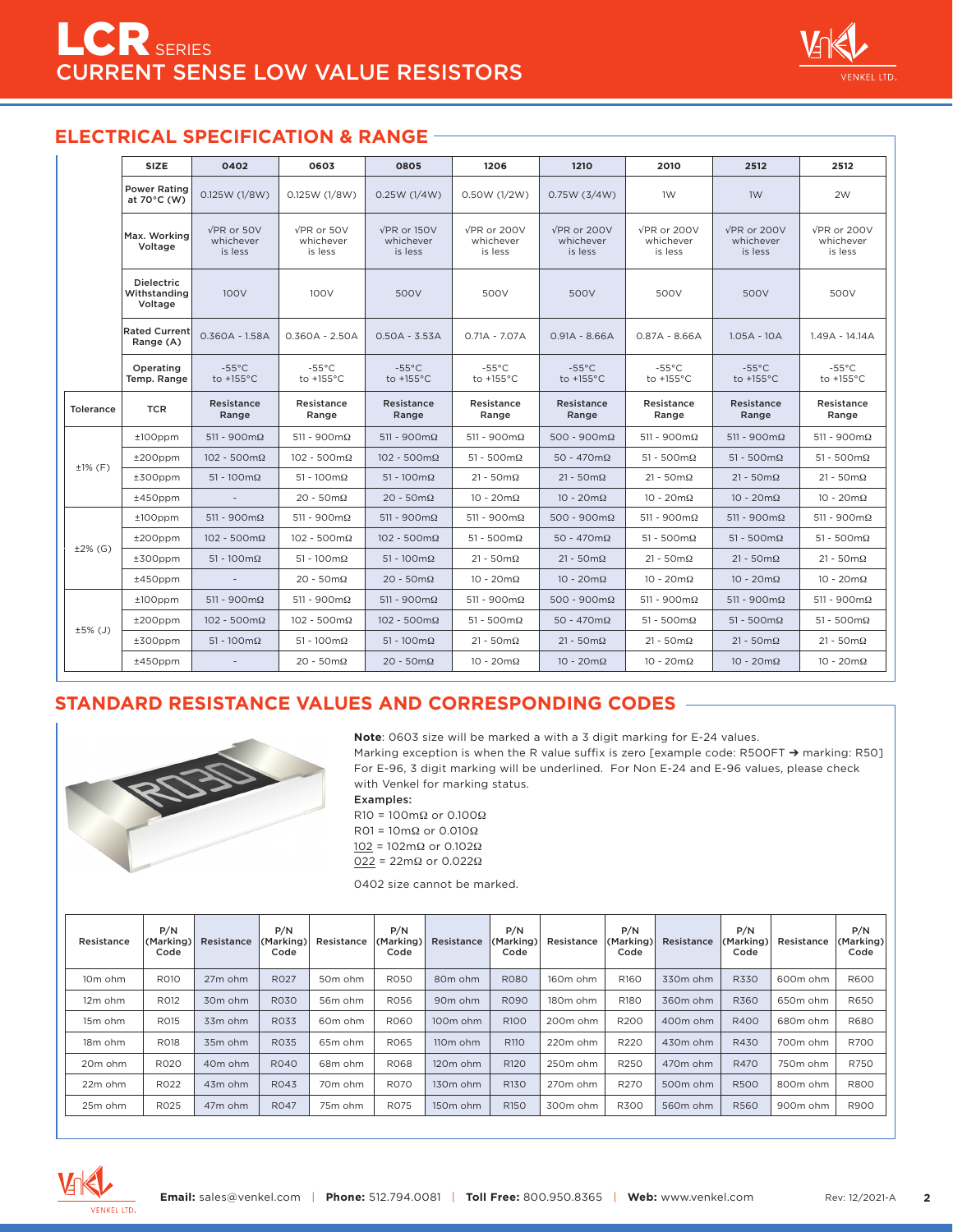## DERATING CURVE –



## **REEL SPECIFICATIONS**



| $F _{\leftarrow}$<br>∗⊩⊦н |                                      |                                     |                                     |                                    |                                    | Unit: mm (inch)                    |
|---------------------------|--------------------------------------|-------------------------------------|-------------------------------------|------------------------------------|------------------------------------|------------------------------------|
|                           | С                                    |                                     |                                     | G                                  | н                                  | M                                  |
|                           | $13.0 \pm 0.2$<br>$(0.51 \pm 0.008)$ | $60.0 \pm 1.0$<br>$(2.36 \pm 0.03)$ | $11.4 \pm 1.0$<br>$(0.45 \pm 0.04)$ | $9.0 \pm .3$<br>$(0.35 \pm 0.012)$ | $1.5 \pm .3$<br>$(0.06 \pm 0.012)$ | $180 \pm 2.0$<br>$(7.09 \pm 0.08)$ |

Minimum of 30 empty pockets at the beginning of reel, 65 minimum empty pockets at the end.

# **TAPE SPECIFICATIONS**



Units: mm (inches).

| Tape     | Size (inches) | A              | в              | W              | Е              | F              |                | G              | н             |                | Dø              |
|----------|---------------|----------------|----------------|----------------|----------------|----------------|----------------|----------------|---------------|----------------|-----------------|
|          | 0402          | $1.15 \pm 0.1$ | $0.65 \pm 0.1$ | $8.0 \pm 0.2$  | $1.75 \pm 0.1$ | $3.5 \pm 0.05$ | $0.45 \pm 0.1$ | $2.0 \pm 0.05$ | $4.0 \pm 0.1$ | $2.0 \pm 0.05$ | $1.5 + 0.1 - 0$ |
|          | 0603          | $1.9 \pm 0.1$  | $1.1 \pm 0.1$  | $8.0 \pm 0.2$  | $1.75 \pm 0.1$ | $3.5 \pm 0.05$ | $0.70 \pm 0.1$ | $4.0 \pm 0.1$  | $4.0 \pm 0.1$ | $2.0 \pm 0.05$ | $1.5 + 0.1 - 0$ |
| Paper    | 0805          | $2.4 \pm 0.1$  | $1.65 \pm 0.1$ | $8.0 \pm 0.2$  | $1.75 \pm 0.1$ | $3.5 \pm 0.05$ | $0.85 \pm 0.1$ | $4.0 \pm 0.1$  | $4.0 \pm 0.1$ | $2.0 \pm 0.05$ | $1.5 + 0.1 - 0$ |
|          | 1206          | $3.5 \pm 0.1$  | $1.9 \pm 0.1$  | $8.0 \pm 0.2$  | $1.75 \pm 0.1$ | $3.5 \pm 0.05$ | $0.85 \pm 0.1$ | $4.0 \pm 0.1$  | $4.0 \pm 0.1$ | $2.0 \pm 0.05$ | $1.5 + 0.1 - 0$ |
|          | 1210          | $3.5 \pm 0.1$  | $2.8 \pm 0.1$  | $8.0 \pm 0.2$  | $1.75 \pm 0.1$ | $3.5 \pm 0.05$ | $0.85 \pm 0.1$ | $4.0 \pm 0.1$  | $4.0 \pm 0.1$ | $2.0 \pm 0.05$ | $1.5 + 0.1 - 0$ |
|          | 2010          | $5.4 \pm 0.2$  | $2.9 \pm 0.2$  | $12.0 \pm 0.1$ | $1.75 \pm 0.1$ | $5.5 \pm 0.5$  | $1.00 \pm 0.2$ | $4.0 \pm 0.1$  | $4.0 \pm 0.1$ | $2.0 \pm 0.05$ | $1.5 + 0.1 - 0$ |
| Embossed | 2512          | $6.9 \pm 0.2$  | $3.6 \pm 0.2$  | $12.0 \pm 0.1$ | $1.75 \pm 0.1$ | $5.5 \pm 0.5$  | $1.00 \pm 0.2$ | $8.0 \pm 0.1$  | $4.0 \pm 0.1$ | $2.0 \pm 0.05$ | $1.5 + 0.1 - 0$ |

## **PEEL BACK FORCE AND DIRECTION DIAGRAM**



Peel back force and direction of peel back angle should follow EIA481-1-A. Peel back force should be between 0.1N – 1.3N and peel back angle of 165˚ – 180˚.